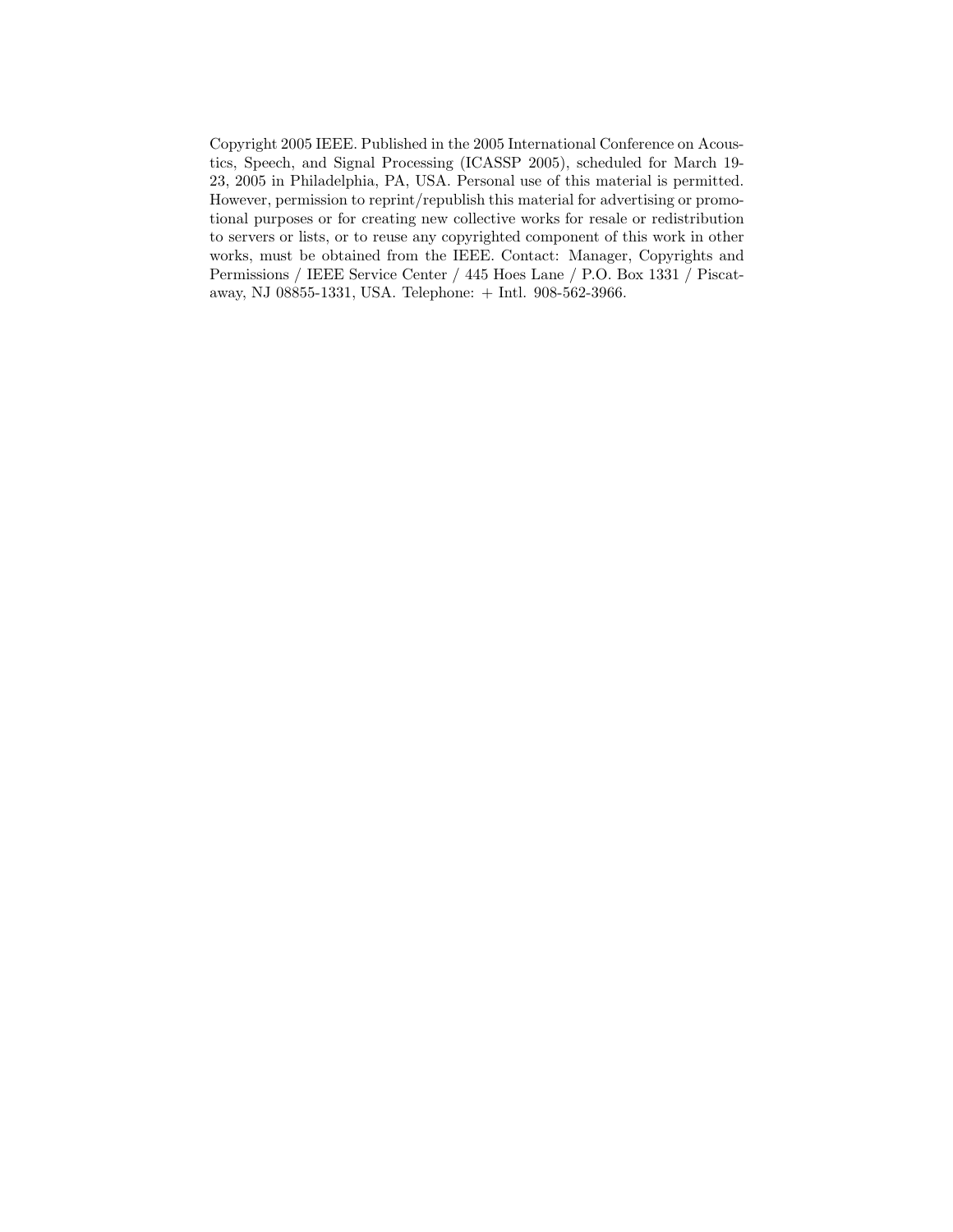## *Arto Klami, Samuel Kaski*

# University of Helsinki Department of Computer Science P.O. Box 68, FI-00014 University of Helsinki, Finland

## **ABSTRACT**

Canonical correlation analysis (CCA) is equivalent to finding mutual information-maximizing projections for normally distributed data. We remove the restriction of normality by non-parametric estimation, and formulate the problem of finding dependent components with a connection to Bayes factors. The method is applied for characterizing yeast stress by finding what is in common in several different stress conditions.

## **1. INTRODUCTION**

Given two data sets, CCA [1] finds a component from both of them, such that the components correlate maximally. The second pair of components is sought in the same way, with the additional constraint of being uncorrelated with the first, and so on. CCA can be formulated as a generalized linear eigenvalue problem, which generalizes nicely to multiple data sets. Several other generalizations exist (some listed in Section 3).

It can be shown [2] that the CCA-components maximize mutual information between the data sets, assuming multinormal data (pursued further for normal data in [3]). The idea of maximizing mutual information between representations of data sets has earlier been applied to nonlinear projections [4] and clustering (where the projection is on multinomial cluster indexes) [5, 6, 7] as well. The key idea in these works is that it is not necessary to define a (generative) model for the dependency between the data sets; a semiparametric representation will learn the necessary dependencies.

Mutual information is a natural measure of statistical dependency for generalizing CCA to non-Gaussian distributions. In fact, a closely related method, discriminant analysis, has been generalized by maximizing variants of or approximations to mutual information, computed of non-parametric estimates of the data distribution (after the projection) [8].

We have shown earlier for discriminant analysis [9] that a simpler approach of finding the projection that maximizes likelihood of predictions outperforms the earlier approximations, while the cost function asymptotically converges to mutual information. The approach can be considered as a rigorous finite-data method for non-parametric estimation of discriminant components.

The same formulation does not work for CCA since the cost function is symmetric, and cannot be expressed as a likelihood. For clustering we have, however, been able to formulate a rigorous finite-data cost function that asymptotically converges to mutual information [10, 11]. It is a Bayes factor comparing two models; in the one the data sets are assumed dependent and in the other not.

In this paper we take a step towards a rigorous generalization of CCA to non-Gaussian data. We present a computationally feasible method for finding dependency-maximizing projections, and discuss how to take the finite-data uncertainty into account.

#### **2. METHOD**

#### **2.1. Measuring dependency**

Denote by  $D = \{D_1, ..., D_N\}$  a collection of N data sets, with M vectorial samples each. The data come in tuples of co-occurring samples, one from each set. Denote by  $f = \{f_1, ..., f_N\}$  a set of deterministic mappings from  $D$  to respective latent variables  $S = \{S_1, ..., S_N\}$ . The mappings are parameterized by  $\theta =$  $\{\theta_1, ..., \theta_N\}$ . Consider two hypotheses,  $H_d$  and  $H_i$ , where  $H_d$ assumes that there is some kind of dependency between the data sets which can be captured by the latent variables.  $H_i$  assumes there is no such dependency.

The likelihood ratio

$$
\frac{P(f(D; \theta)|H_d)}{P(f(D; \theta)|H_i)}\tag{1}
$$

measures the dependency captured by the latent variables of a model with parameters  $\theta$ . Maximizing (1) is asymptotically equivalent to maximizing the mutual information of the latent variables. This can be shown easily by taking the log of (1) to the limit of an infinite amount of data.

Maximizing (1) gives the model that captures dependencies optimally, but the parameters may overfit a given finite data set. We will next discuss a theoretical connection which results in new ways of handling the uncertainty.

The likelihood ratio (1) is related to a Bayesian measure of dependency where the parameters have been integrated out, namely the Bayes factor

$$
BF = \frac{P(D|H_d)}{P(D|H_i)}\,. \tag{2}
$$

**Theorem 1** *The Bayes factor* (2) *can equivalently be written as*

$$
BF = \int \frac{P(f(D; \theta)|H_d)}{P(f(D; \theta)|H_i)} P(\theta|D, H_i) d\theta , \qquad (3)
$$

*under the following three assumptions:*

- *1. The prior probabilities for the mappings do not depend on the hypothesis, that is,*  $P(\theta|H_d) = P(\theta_1|H_i)...P(\theta_N|H_i)$ .
- *2. The probabilities of observed data, given the latent variables, do not depend on the hypothesis.*
- *3. The mappings* f *are deterministic.*

*The proof is given in Appendix A.*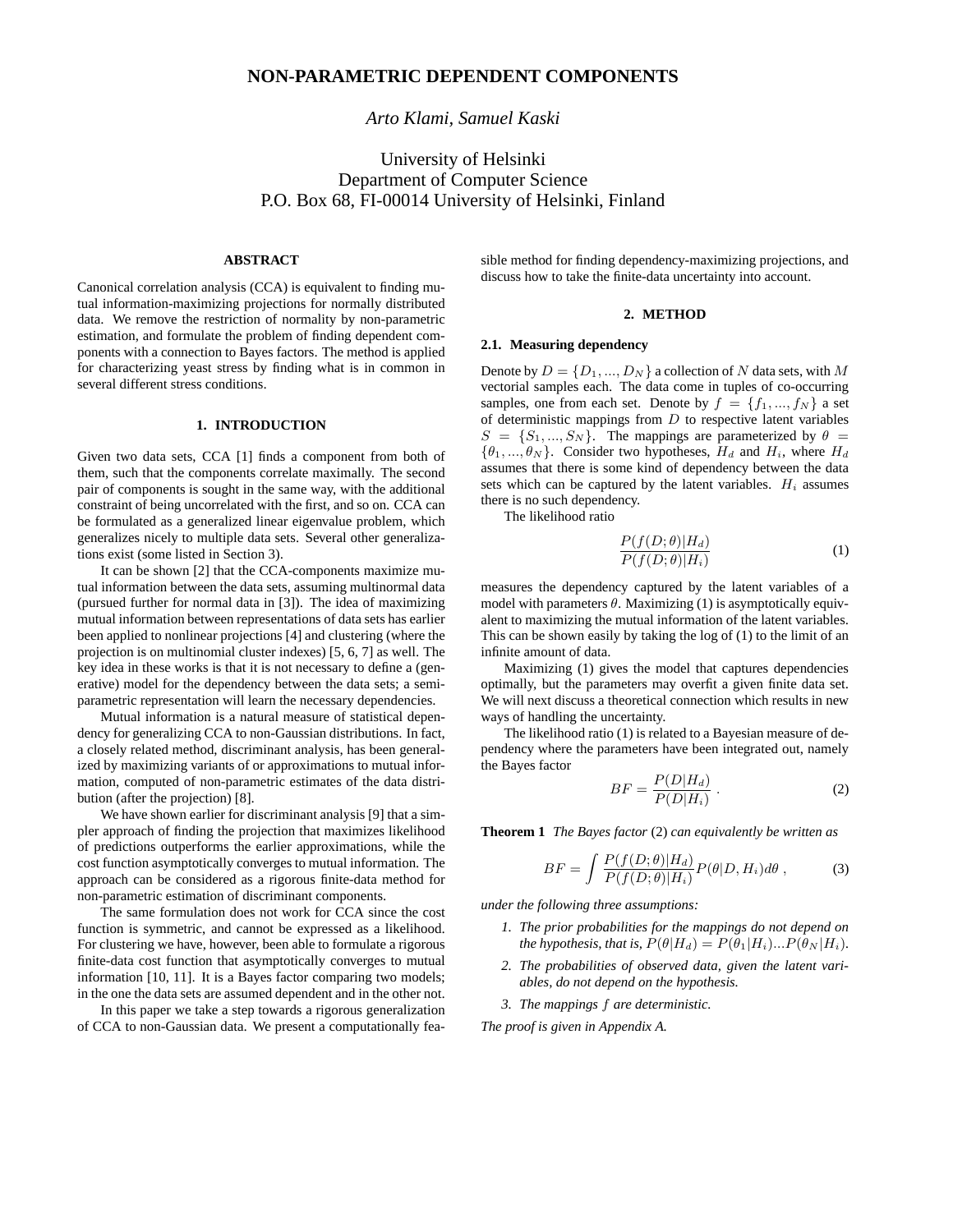The second assumption is the crucial modeling assumption. If the models are not allowed to model dependencies between the observed data sets given the latent variables, then the possible dependencies must be captured already in the latent space.

According to Theorem 1, the Bayes factor (3) is an integral over different mappings. The first part of the integrand is exactly (1), and it would be tempting to search for dependencies by maximizing the whole integrand. However, the result would be identical to MAP estimation of the joint model  $P(D|H_d)$ , and our goal is not joint density modeling; while it captures dependencies it models data set-specific variation as well.

Nevertheless, the formula (3) suggests that we could form a continuum between the two extremes of joint density modeling and maximization of the (empirical) mutual information by using a tunable "regularization" term in place of  $P(\theta|D, H_i)$ . In this paper we take the limit of uninformative (flat) term, and take care of the regularization by a simpler practical method: Leave-one-out during density estimation (details below).

#### **2.2. Estimation of the dependency-maximizing projections**

In this work the model family for both hypotheses is the set of all linear projections of a specific dimensionality. It is parameterized by a separate projection matrix for each data space. The vectors in  $\theta_n$  are restricted to unit length for convenience, and in (1) we have  $f_n(D_n; \theta_n) = \theta_n^T D_n$  for all  $1 \le n \le N$ .

Computing (1) is impossible without some further assumptions, because  $P(\theta^T D | H)$  is unknown for both hypotheses. We estimate it for both hypotheses with non-parametric Parzen density estimators in the latent space. The approach is feasible, because the projections are assumed to be low-dimensional, and thus the estimates do not suffer from the curse of dimensionality. A main advantage is that the method is non-parametric and makes no assumptions about the distribution of the latent variables.

As a further simplification we seek for only one-dimensional projection for each data space. If more dimensions are needed, one can remove the already projected dimension by transforming the data by  $I - \theta \theta^T$ , and then repeat the process. This is an approximation to the solution that would be found by directly estimating a projection to some chosen dimensionality.

The densities are estimated on a leave-one-out basis. If needed, we can speed up the computation by picking a subset of  $K$  samples as kernels, and use only them for density estimation. The number of kernels needed for sufficient accuracy depends mainly on the dimensionality of the latent space (here the number of data sets).

We use isotropic Gaussian kernels for estimating the densities. For one-dimensional projections (used for computing  $P(\theta_n^T D_n|H_i)$ for each  $n$ ) the kernel has a single parameter, the width of the Gaussian. In theory we could optimize the widths during learning, but it could possibly lead to serious overfitting. Thus the widths are here estimated individually for each data set by a simple heuristic: select the kernel width that gives maximal likelihood on the first principal component of the data.

The joint probability  $P(\theta^T D | H_d)$  is estimated using Gaussian kernels with diagonal covariance matrix  $\Sigma$ . The diagonal elements are given by

$$
\Sigma_{n,n} = \sigma_n K^{\frac{1}{5} - \frac{1}{N+4}},
$$

where  $\sigma_n$  is the width of the kernel for the *n*th data set. Thus the width for the joint kernel is slightly larger than the width of one-dimensional kernels. The scaling is based on the rule [12] of

using width proportional to  $K^{-\frac{1}{N+4}}$  for K-kernel estimate in Ndimensional space when the underlying distribution is normal.

The optimal set of projections is here sought by maximizing the logarithm of (1) with a conjugate gradient algorithm. The projections can be initialized randomly, or by using the first principal component. The final cost function is

$$
\sum_{i=1}^{M} \left[ \log \sum_{j \neq i} G_j(i|\theta, \Sigma) - \sum_{n=1}^{N} \log \sum_{j \neq i} g_j(i|\theta_n, \sigma_n) \right], \quad (4)
$$

where  $g_j(i|\theta_n, \sigma)$  denotes the value of jth kernel at ith sample, computed in the projection space of *n*th data set. The  $G_i(i|\theta, \Sigma)$ is a similar term, but the samples are in the joint space of all projections. If a regularizing distribution were used in (3), it would appear here as an additive term.

#### **3. RELATED CCA EXTENSIONS**

CCA can be extended to more than two data sets in several ways [13]. We compare our method with the following extension: search for the minimal generalized eigenvalues of the problem  $A\xi =$  $\lambda B \xi$ , where A is the covariance matrix of D and B is the blockdiagonal matrix of covariances of each data set  $D_n$ . Generalized eigenvectors  $\xi$  are the projection vectors, and the method is here called generalized CCA (gCCA).

Of the several non-linear extensions we consider KernelCCA [14], which leads to a similar eigenvalue problem, but the data covariances are replaced with Gram matrices of paired data sets. The method can be interpreted as a non-linear mapping to a highdimensional feature space, where the correlations are maximized. In practice the feature mappings are not explicitly computed, because the kernel trick allows directly working with the Gram matrices. The kernelization has one drawback: KernelCCA does not have an explicit representation for the projection matrices. Such representations are useful when interpreting the results.

A generalization similar to ours was introduced very recently [15]. The task was to test the hypothesis of two data sources being dependent, and the proposed solution was to search for projections that have maximal mutual information (used as a lower bound for the test statistic). The result can be interpreted as a generalization of CCA that is similar to ours in the sense of making no distributional assumptions. The technical difference is in the approximations made for finite data: We regularized likelihood ratios, whereas in [15] simple approximations to (continuous) mutual information were made.

## **4. EXPERIMENTS**

#### **4.1. Toy demonstration**

We wish to demonstrate that the proposed method finds the same solution as gCCA when the data is jointly normal and hence dependency means correlation. In addition, we show that the proposed method works even if the assumption of normality does not hold, while gCCA may fail.

For these purposes we created three two-dimensional data sets that have simple linear dependency, that is, there are projections to one-dimensional spaces that capture the dependency. Each data set is generated as a  $M \times 2$  matrix. The first column of each data is sorted to increasing order, which gives a perfect dependency.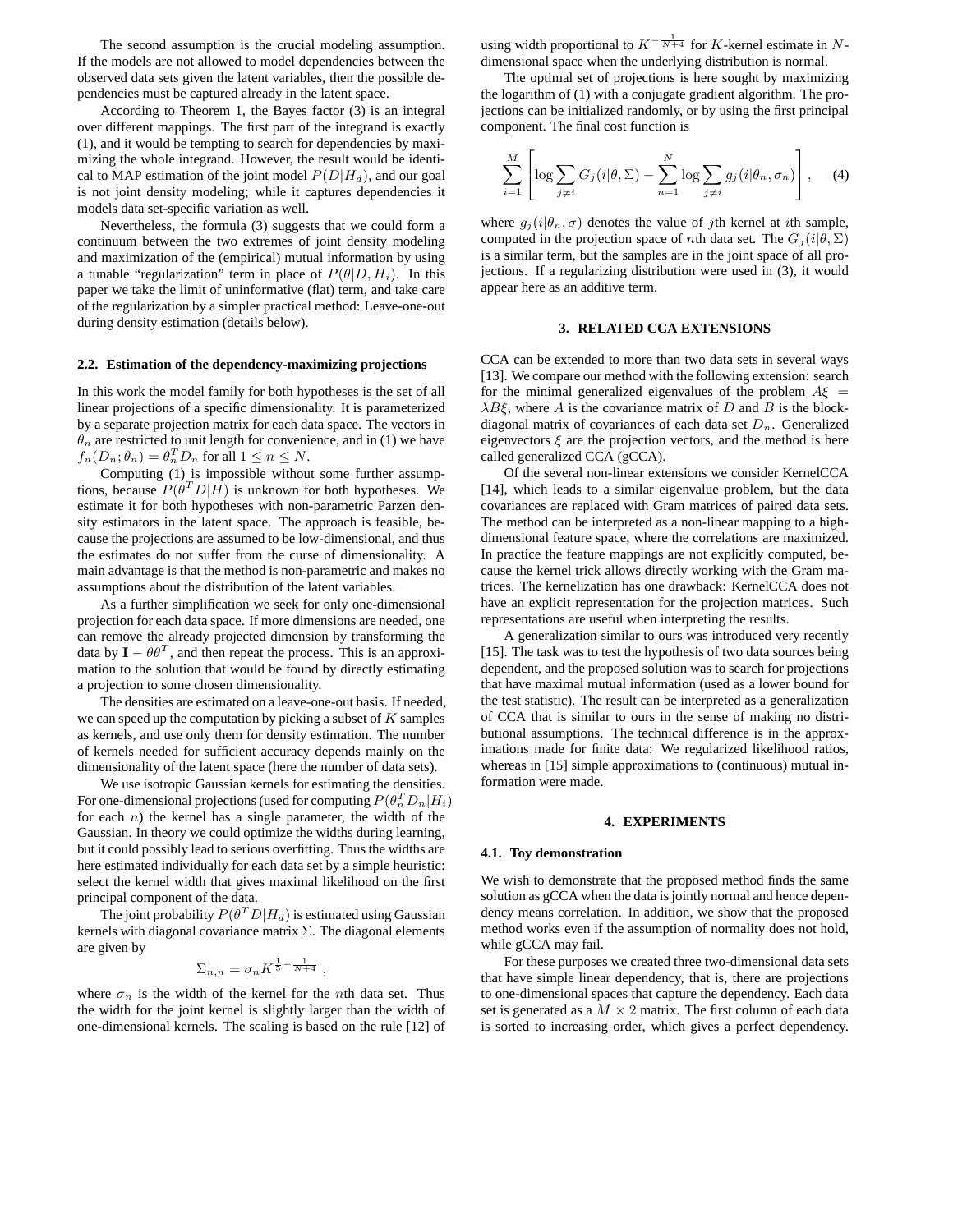| Dependent component $ $ gCCA |     | Proposed method |
|------------------------------|-----|-----------------|
| Normal                       | 1.5 | 0.9             |
| Exponential                  | 6.0 | 1.1             |
| Gamma                        | 3.1 |                 |

**Table 1**. Both gCCA and the proposed method find the correct projections if all dependent components are normal (first line, the figures are average angles in degrees between the true and the found projection). gCCA errors increase noticeably when one of the dependent components is not normal (second and third line).



**Fig. 1**. The proposed method (left) finds a strong non-linear dependency between a normal (horizontal axis) and an exponential (vertical axis) variable. gCCA (right) has here found roughly similar, but clearly noisier, dependency.

After that the data sets are rotated to random orientation, and some additive Gaussian noise (standard deviation 0.1) is added.

For the first task all data sets are sampled from the normal distribution having unit variance. For the second task the dependent component of one data set is sampled from another distribution, but everything else is still normal. We used exponential and gamma distributions.

We generated 50 replications of both types of data sets with  $M = 500$  samples. The estimation error is measured as the average angle (over all data sets and all replications) between the estimated and true projections. The results are represented in Table 1, and we see that both gCCA and the proposed method always find a solution close to the real one if all distributions are normal.

If the dependent component of one data set is non-normal, gCCA often fails to find the true projections. This is seen as a larger average angle, even though gCCA still occasionally finds the correct solution. Note that the failures are not because of optimization; gCCA always finds the global optimum.

The difference is illustrated in Figure 1, which shows a scatterplot of two one-dimensional projections for both methods. Here the dependent component in the first data set is normally distributed, and in the second data set it is exponential. The dependency found is not linear, but still clear.

## **4.2. Yeast stress data**

We applied the method on gene expression data from [16]. The data consists of expressions of 5998 yeast genes in different stressful conditions. The expressions are measured a few times in each condition, giving a short time series for each. We chose five conditions (two heat shocks, DTT exposure, diamide treatment, and menadione exposure), that is, five data sets. The main common thing in the conditions should be stress, and hence by searching for the dependencies we hope to be able to characterize stress.

The proposed method is compared with gCCA and Kernel-

CCA. The samples were divided into five parts, and two-fold testing was performed in each part. This gives 10 independent training and test sets, each having 600 genes.

For KernelCCA we used Gaussian kernels with unit variance, and regularization value 0.001 for all pairwise kernels. These parameters were chosen based on preliminary tests, and they are close to those used in [14] in KernelICA (an ICA algorithm using KernelCCA as a contrast function). In more systematical tests these values could naturally be chosen using a validation set.

To demonstrate the speedup, we also performed ten-fold cross validation, where each learning set had 5400 genes and randomly picked  $K = 270$  kernels were used. KernelCCA was left out from this test because of computational reasons; some non-trivial tricks would have been needed to solve the eigenproblem with matrices of size  $27.000 \times 27.000$ .

Measuring the performance of the methods is non-trivial, because the true projections are not known. Multi-information of the projections could be used as a quality measure in principle, but it is difficult to estimate it if the dimensionality of the joint projection space is high. Binned estimates do not work because the number of bins would clearly exceed the number of samples, and simple plug-in estimates like (4) were not considered because of possible bias in favor of the proposed method.

While we cannot come up with a general performance measure, we have a way to validate the results externally. Gasch [16] has classified some of the genes as environmental stress response (ESR) genes, that is, genes that react to various stress conditions. We can then measure how well the ESR genes are separated from the rest after projection. For that we used a leave-one-out  $k$ -nearest neighbor classifier (with  $k$  arbitrarily fixed to 9) in the joint projection space, and report the average errors in Table 2.

Besides the classification error, we measured the strength of the found dependencies by computing the empirical mutual information between all pairs of data sets, averaged over the ten folds, and summarized by their average.

The classification accuracy of the proposed method is roughly equal to that obtained in the original data, without projections, and hence the dependent components capture most of the interesting dependencies. The method outperforms both gCCA and Kernel-CCA significantly (paired t-test,  $p < 0.01$ ).

KernelCCA has roughly equal performance to gCCA; the classification error is a bit worse, but the pairwise mutual information is better on the average. A reason for the relatively poor performance of KernelCCA could be that there seems to be a strong linear dependency between two of the studied data sets (the heat shocks), and Gaussian kernels might not be able to find linear dependencies optimally. We should also remember that the list of ESR genes is not final but only the current draft.

#### **5. DISCUSSION**

We have presented a method that generalizes canonical correlation analysis to non-normal data. The algorithm is based on maximizing dependency, and distributional assumptions are circumvented by non-parametric density estimation in the projection spaces.

Using simple generated data, we showed that the proposed method finds the canonical components if the data is jointly normal. If it is not, the method still finds the true dependent components, while CCA may fail. We also applied the method on a gene expression data set, and again it outperformed both generalized CCA and KernelCCA, a non-linear variant of CCA.